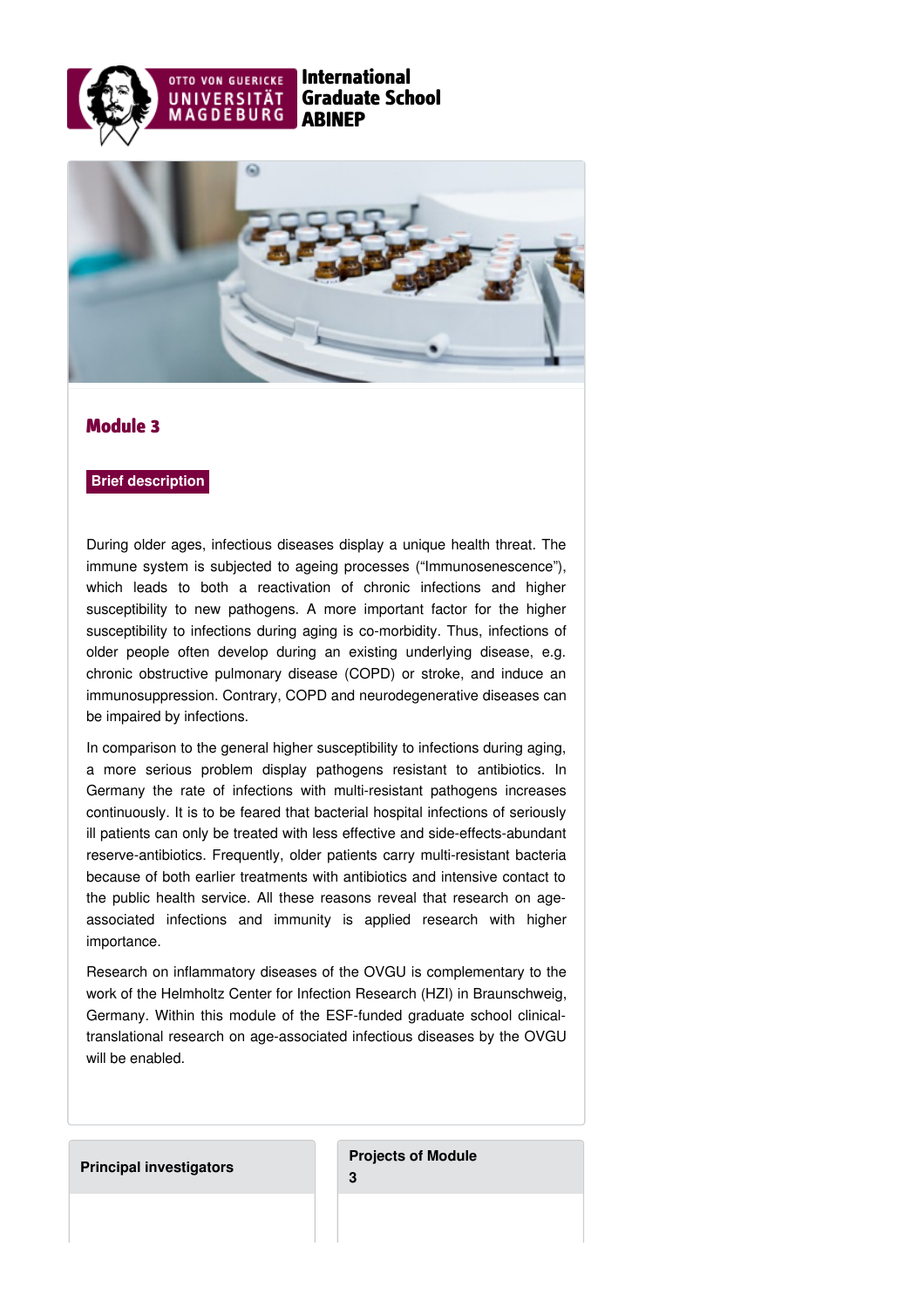

A total of 20 PIs are involved in this module...



Number of scholarships for PhD students: 6

## **[Fellows](https://www.abinep.ovgu.de/Module+3/Fellows.html)**



**From left to right:**

Lisa Osbelt\*, Ann-Kathrin Meinshausen, Isabel Bernal\*, Alexander Pausder, Yuan Wang\*, Aneri Shah

\*-no longer present